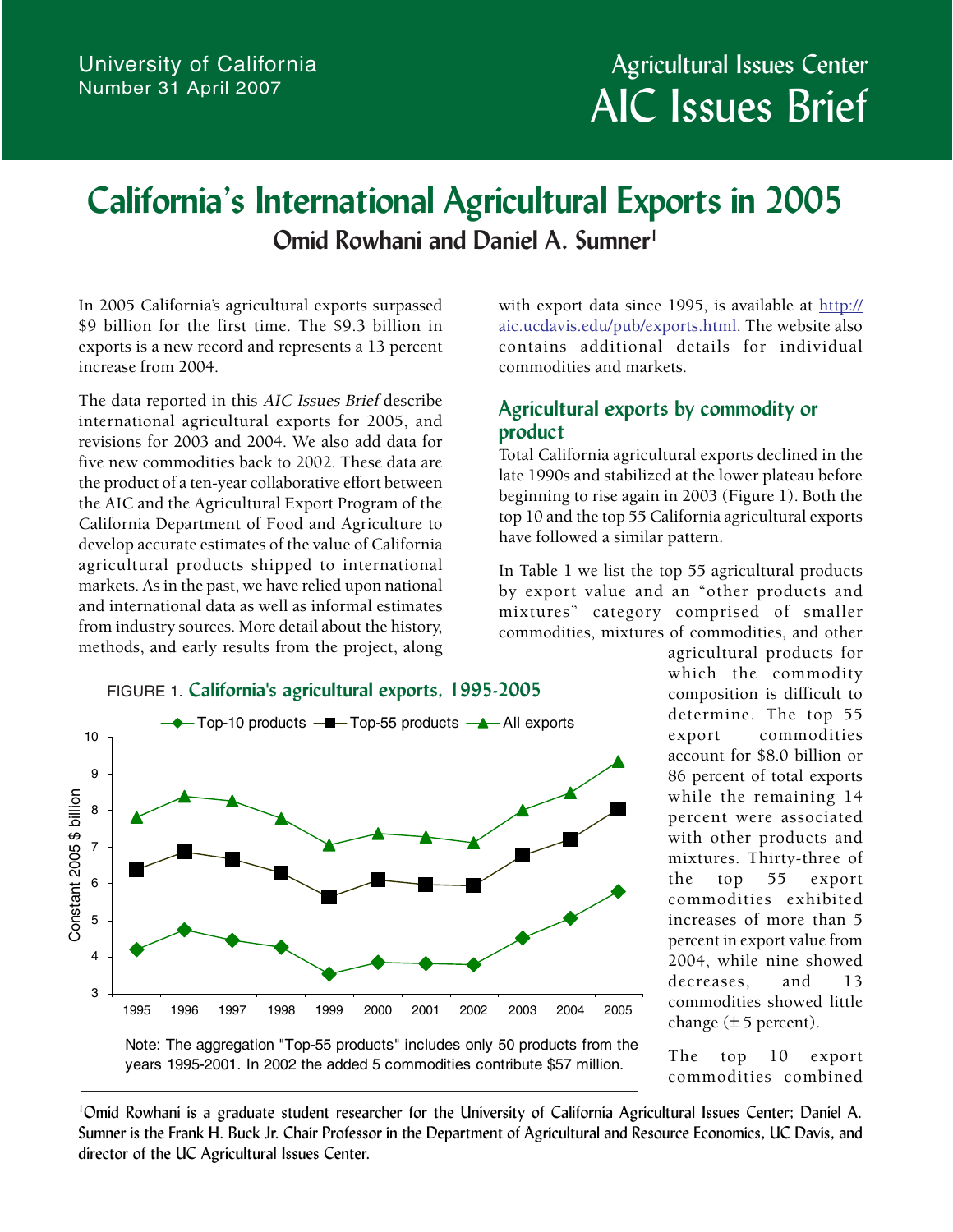| 2005 Product<br>Rank |                                                                                                 | 2003                                 | 2004                 | 2005                 | Percent Change <sup>1</sup> |  |
|----------------------|-------------------------------------------------------------------------------------------------|--------------------------------------|----------------------|----------------------|-----------------------------|--|
|                      |                                                                                                 | 2005/2004<br>Export value \$ million |                      |                      |                             |  |
| 1                    | Almonds                                                                                         | 1,081.2                              | 1,369.7              | 1,840.9              | 34                          |  |
| 2                    | Cotton <sup>2</sup>                                                                             | 676.4                                | 631.9                | 699.0                | 11                          |  |
| 3                    | Wine <sup>2</sup>                                                                               | 551.8                                | 683.8                | 575.3                | $-16$                       |  |
| 4                    | Dairy and products                                                                              | 326.2                                | 439.9                | 563.4                | 28                          |  |
| 5                    | Table grapes                                                                                    | 386.3                                | 453.9                | 539.9                | 19                          |  |
| 6                    | Oranges and products <sup>3</sup>                                                               | 343.7                                | 345.2                | 365.0                | 6                           |  |
| 7                    | Rice <sup>4</sup>                                                                               | 222.5                                | 280.3                | 319.8                | 14                          |  |
| 8                    | Walnuts                                                                                         | 213.9                                | 240.5                | 318.5                | 32                          |  |
| 9                    | Pistachios                                                                                      | 135.3                                | 179.0                | 299.5                | 67                          |  |
| 10                   | Tomatoes, processed                                                                             | 238.7                                | 250.3                | 263.0                | $\mathfrak{S}$              |  |
| 11                   | Lettuce <sup>2</sup>                                                                            | 178.1                                | 188.3                | 237.0                | 26                          |  |
| 12                   | Strawberries <sup>2</sup>                                                                       | 197.9                                | 204.0                | 233.4                | 14                          |  |
| 13                   | Raisins                                                                                         | 164.7                                | 195.1                | 209.1                | 7                           |  |
| 14                   | Peaches and nectarines <sup>3</sup>                                                             | 125.7                                | 123.3                | 127.0                | 3                           |  |
| 15                   | Hay <sup>2</sup>                                                                                | 106.7                                | 109.2                | 109.0                | $\boldsymbol{0}$            |  |
| 16<br>17<br>18       | Dried plums<br>Broccoli <sup>2</sup><br>Beef and products                                       | 133.6<br>96.9                        | 130.1<br>98.9        | 107.7<br>104.0       | $-17$<br>$\mathfrak{I}$     |  |
| 19<br>20             | (includes hides and skins) <sup>5</sup><br>Lemons <sup>3, 6</sup><br>Carrots <sup>2, 3, 4</sup> | 214.7<br>80.9<br>76.4                | 80.1<br>77.4<br>78.4 | 99.7<br>86.4<br>82.4 | 24<br>12<br>5               |  |
| 21                   | Plums                                                                                           | 58.5                                 | 37.6                 | 55.2                 | 47                          |  |
| 22                   | Tomatoes, fresh                                                                                 | 54.0                                 | 67.7                 | 53.2                 | $-21$                       |  |
| 23                   | Celery <sup>2</sup>                                                                             | 42.8                                 | 50.5                 | 51.3                 | $\overline{2}$              |  |
| 24                   | Grapefruit                                                                                      | 48.1                                 | 43.0                 | 50.3                 | 17                          |  |
| 25                   | Cauliflower <sup>3</sup>                                                                        | 53.4                                 | 48.0                 | 47.6                 | $-1$                        |  |
| 26                   | Cherries                                                                                        | 65.4                                 | 76.7                 | 45.5                 | $-41$                       |  |
| 27                   | Melons <sup>3</sup>                                                                             | 39.4                                 | 39.3                 | 42.8                 | $\mathbf{Q}$                |  |
| 28                   | Flowers and nursery <sup>3</sup>                                                                | 37.8                                 | 40.7                 | 41.9                 | 3                           |  |
| 29                   | Onions <sup>2</sup>                                                                             | 48.9                                 | 45.6                 | 37.4                 | $-18$                       |  |
| 30                   | Potatoes                                                                                        | 28.3                                 | 24.1                 | 35.4                 | 47                          |  |
| 31                   | Asparagus <sup>2</sup>                                                                          | 26.9                                 | 18.0                 | 31.1                 | 73                          |  |
| 32                   | Spinach <sup>7</sup>                                                                            | 19.9                                 | 26.9                 | 30.7                 | 14                          |  |
| 33                   | Grape juice and concentrate                                                                     | 30.4                                 | 29.8                 | 30.4                 | $\overline{2}$              |  |
| 34                   | Raspberries <sup>7</sup>                                                                        | 16.2                                 | 23.5                 | 28.6                 | 22                          |  |
| 35                   | Bell and chili peppers <sup>3</sup>                                                             | 21.9                                 | 26.4                 | 25.6                 | $-3$                        |  |
| 36                   | Pears <sup>6</sup>                                                                              | 15.9                                 | 24.0                 | 24.4                 | $\bf{l}$                    |  |
| 37                   | Garlic                                                                                          | 22.3                                 | 21.2                 | 24.3                 | 15                          |  |
| 38                   | AppleS <sup>2</sup>                                                                             | 19.9                                 | 15.9                 | 24.1                 | 52                          |  |
| 39                   | Cabbage <sup>7</sup>                                                                            | 15.8                                 | 14.9                 | 19.4                 | 31                          |  |
| 40                   | Turkey <sup>2</sup>                                                                             | 12.4                                 | 14.6                 | 18.7                 | 28                          |  |

# TABLE 1. **California agricultural product export values and rankings, 2003-2005**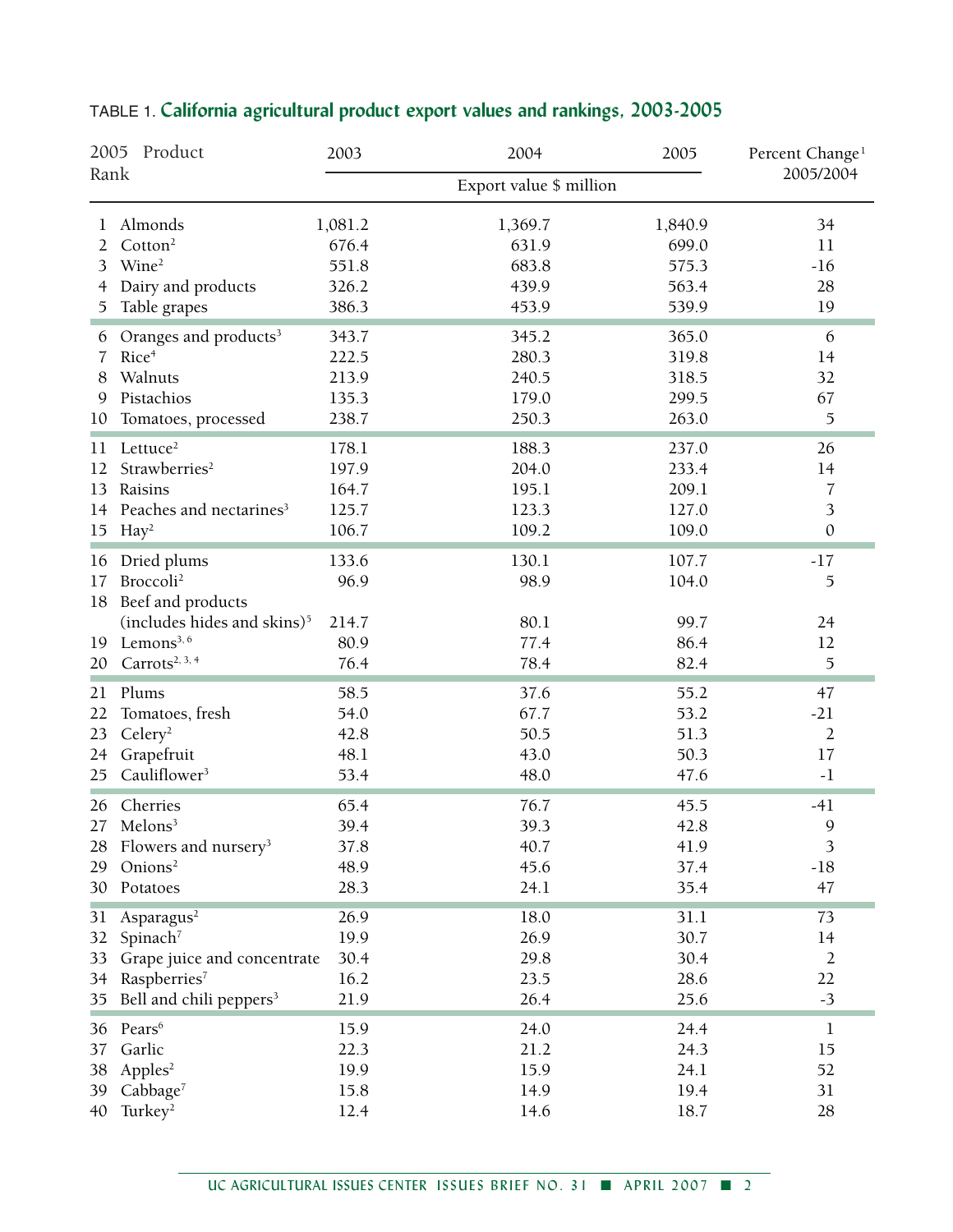| 2005<br>Product<br>Rank                 |                                       | 2003    | 2004      | 2005    | Percent Change <sup>1</sup> |
|-----------------------------------------|---------------------------------------|---------|-----------|---------|-----------------------------|
|                                         |                                       |         | 2005/2004 |         |                             |
| 41                                      | Wheat                                 | 38.6    | 26.6      | 17.7    | $-33$                       |
| 42                                      | Olives                                | 11.1    | 15.6      | 17.7    | 13                          |
| 43                                      | Apricots                              | 15.5    | 12.7      | 14.1    | 11                          |
| 44                                      | Dates                                 | 13.9    | 12.5      | 13.3    | 7                           |
| 45                                      | Figs                                  | 8.0     | 9.2       | 12.3    | 33                          |
| 46                                      | Tangerines and mandarins <sup>7</sup> | 7.5     | 9.0       | 11.8    | 32                          |
| 4                                       | Eggs <sup>4</sup>                     | 6.4     | 5.1       | 10.0    | 96                          |
| 48                                      | Dry beans <sup>2</sup>                | 8.0     | 6.7       | 9.6     | 44                          |
| 49                                      | Sweet potatoes7                       | 7.8     | 10.5      | 9.5     | $-9$                        |
| 50                                      | Kiwi                                  | 8.8     | 10.6      | 9.0     | $-15$                       |
| 51                                      | Chickens                              | 5.5     | 7.0       | 8.6     | 23                          |
| 52                                      | Cottonseed and byproducts             | 9.2     | 16.9      | 6.1     | $-64$                       |
| 53                                      | Artichokes                            | 2.9     | 4.2       | 4.4     | $\mathfrak{I}$              |
| 54                                      | Avocados                              | 1.5     | 2.2       | 2.7     | 24                          |
| 55                                      | Mushrooms                             | 2.1     | 2.4       | 2.3     | $-4$                        |
| Total 55 principal commodities          |                                       | 6,376.7 | 6,998.5   | 8,047.4 | 15                          |
| Total other products <sup>2, 4, 8</sup> |                                       | 1,170.1 | 1,246.1   | 1,295.2 | 4                           |
| Total all agricultural exports          |                                       | 7,546.7 | 8,244.6   | 9,342.5 | 13                          |

#### TABLE 1. **California agricultural product export values and rankings, 2003-2005 (continued)**

1 Export values for each year are rounded. More precise values are used in the percent change calculations.

2 The 2003 and 2004 figures were revised based on updated production data from the U.S. Department of Agriculture, National Agricultural Statistics Service.

<sup>3</sup> The 2003 and 2004 figures were revised based on updated Canadian import data.

4 The 2003 and 2004 figures were revised based on updated port data from the U.S. Department of Commerce, International Trade Commission.

5 Hides and skins account for 54 percent of beef and products' total value in 2005.

6 Estimation method was re-calibrated and applied to 2003, 2004, and 2005 data.

<sup>7</sup> New commodity list.

<sup>8</sup> "Other products" is composed of (a) highly processed products that are difficult to attribute to a specific commodity such as mixtures of fruits, nuts and vegetables and other processed foods, and (b) animal and plant products marketed in such small quantities that they are not included in the top 55 leading commodities.

accounted for 72 percent of the export value of the top 55 California agricultural export commodities and 62 percent of total agricultural exports. Exports of the top 10 commodities increased 18 percent from the top 10 of 2004. The top 10 commodities in 2005 are almonds, cotton, wine, dairy and products, table grapes, oranges and products, rice, walnuts, pistachios, and processed tomatoes. Pistachios joined the top 10 after a 67 percent increase in value from 2004, dropping strawberries out of the top 10. Generally there is little change in the rank of the top 10 commodities from year to year.

Almonds have been the top export commodity for several years. For the fourth consecutive year they have exhibited an increase in export value greater than 20 percent. Almond export value increased by 34 percent in 2005, totaling \$1.8 billion in exports. This increase is accounted for by increased export prices for almonds.

Value of exports of cotton increased 11 percent, from \$632 million in 2004 to \$699 million in 2005, while the total volume of cotton exports increased 19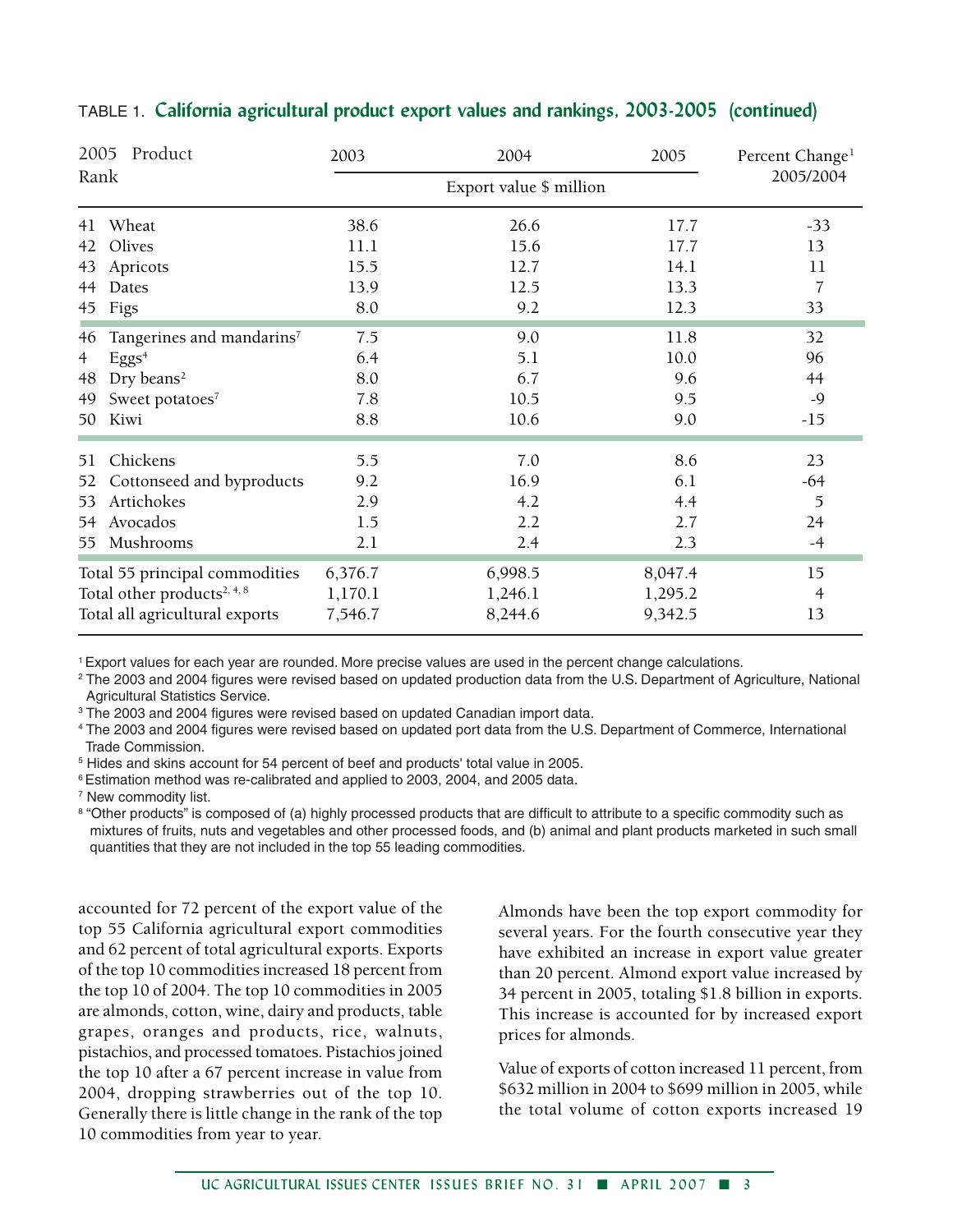percent. California exports both upland and American pima cotton types. Upland cotton exports totaled \$359 million in 2005, a decrease of 20 percent from 2004 and 8 percent from the 2002-2004 average export value. This decrease is driven by lower export prices for upland cotton than in previous years. American pima cotton export value increased by 87 percent from 2004 to \$340 million in 2005. The average export price of American pima was \$617 per bale in 2005, a 57 percent increase from 2004.

Wine export values decreased by 16 percent from 2004 to \$575 million but remained unchanged from the average value of the period from 2002-2004. By volume, wine exports decreased nearly 9 percent to 510 million liters, even though California produced 20 percent more wine in 2005. This implies that a smaller percentage of the 2005 wine production was exported.

The export value of California dairy products totaled \$563 million in 2005, a 28 percent increase from 2004. California's increase in dairy export value occurred primarily from an increase in the export of nonfat dry milk. Exports of dairy products also increased nationwide during 2005. For example, the U.S. export value of nonfat dry milk increased 25 percent. Mexico remained the primary destination for California's nonfat dry milk, accounting for nearly half of total dairy exports.

Exports of table grapes surpassed \$500 million for the first time, reaching \$540 million in 2005. The export value of table grapes increased 19 percent from 2004 due primarily to an increase in the volume of exports. California rice exports also rose significantly. In 2005, rice exports rose 14 percent in value over 2004, increasing from \$280 million to \$320 million. California exports mainly medium grain rice. A large increase in the quantity of medium grain rice is the cause of the increase in rice export value.

The market for walnuts has exhibited increases in export value since 1999, reaching \$318 million in 2005, a 32 percent increase from 2004. The recent increase is driven by a large increase in export prices from 2004. Pistachio export value increased sharply from \$179 million in 2004 to \$299 million in 2005, increasing 67 percent and reaching the top 10 agricultural exports for the first time. The volume

of pistachios exported increased from 45,000 metric tons in 2004 to 76,000 in 2005.

Other top 10 commodities include oranges and products, and processed tomatoes, both of which showed small increases of 5 to 6 percent during 2005.

Exports of beef and products, including hides and skins, totaled \$215 million in 2003, ninth in export value overall. Following a case of "mad cow" disease detected in the state of Washington on December 23, 2003, all export markets for beef were closed and exports for beef and products collapsed. As some markets gradually opened, exports were \$80 million in 2004 and rose slightly to \$100 million in 2005. Exports for beef may be somewhat higher in 2006 because the largest market for beef in 2003, Japan, which imported \$85 million in 2003, has partially reopened its market to U.S. beef in 2006. Japan reopened its market on January 2006, but closed it again the same month following the export of beef with the vertebral column attached, which was counter to a United States-Japan agreement. On July 27, 2006 Japan again reopened its market, this time without further problems. South Korea, another large market, finally agreed to resume imports of U.S. beef on a limited basis in September of 2006 on the condition that the cattle are no older than 30 months and the beef does not include the brains, spinal cord, or any bone chips. No shipments have successfully entered South Korea under these rules. Three shipments have been rejected by South Korea in

### FIGURE 2. **California agricultural exports by category, 2005**



Note: Flowers and nursery products are included in "mixtures and others."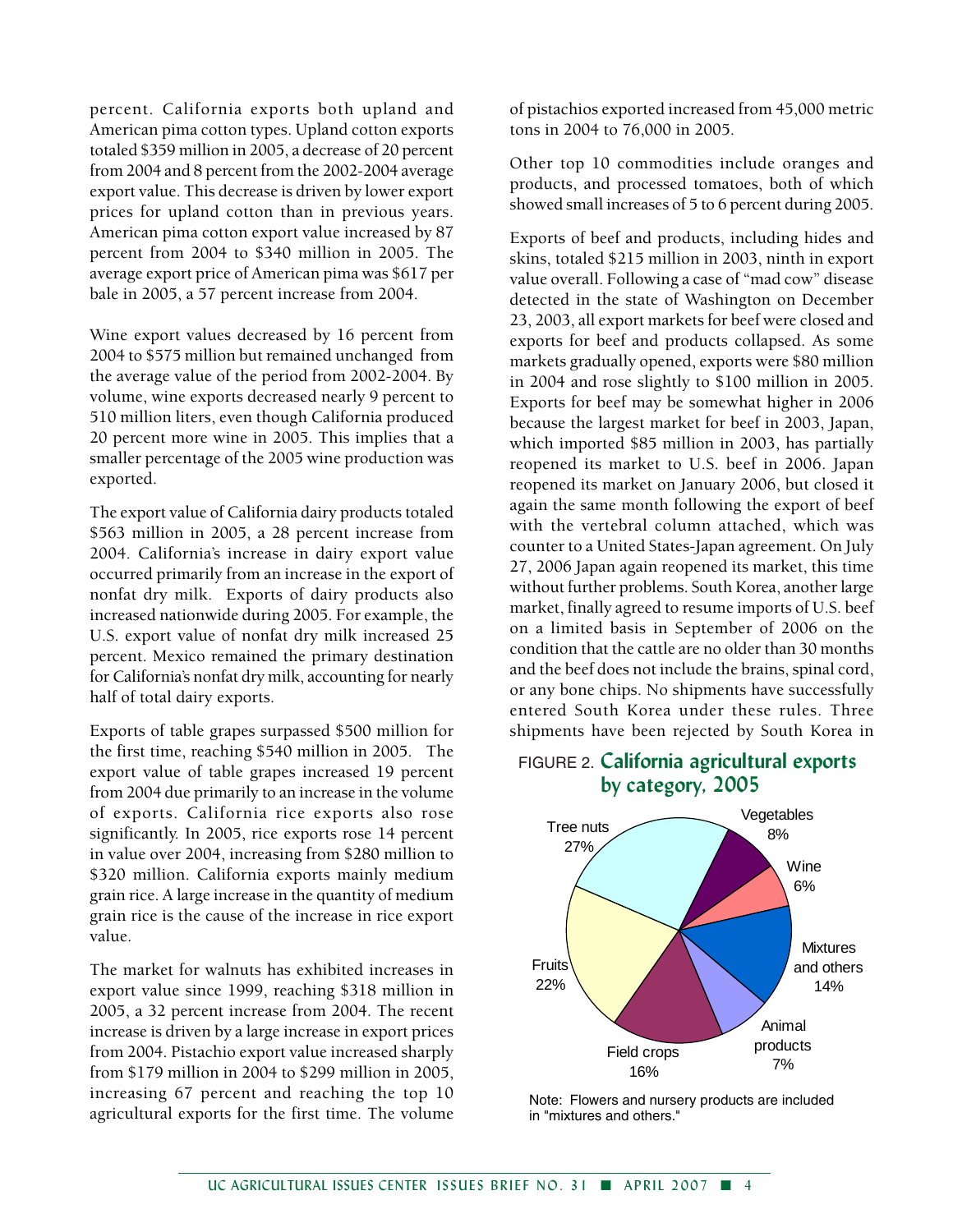

FIGURE 3. **California agricultural exports**

Note: Based on 48 individual products for which reliable destination data were available. The 48 commodities account for nearly 99 percent of the export value of the top 55 commodities. The commodities for which export destinations are not included are apples, turkey, wheat, eggs, chickens, avocados and mushrooms.

November and December of 2006 after finding bone chips in the beef.

Large increases in export value during 2005 were also seen in markets for lettuce, \$49 million (26%), strawberries, \$29 million (14%), beef and products, \$20 million (24%), and plums, \$18 million (47%).

Other commodities that showed significant increases in export value, although less of an absolute gain in value, were eggs (96%), apples (52%), dry beans (44%), figs (33%), tangerines and mandarins (32%), turkeys (28%), avocados (24%), and chickens (23%).

Commodities that witnessed significant losses in export value in 2005 include cherries, \$31 million decrease (-41%), fresh tomatoes, \$15 million decrease (-21%), cottonseed and byproducts, \$11 million decrease (-64%), and wheat, \$9 million decrease (-33%).

Five new commodities are introduced in this year's report. These are cabbage, raspberries, spinach, sweet potatoes, and tangerines and mandarins. We calculated the export value for cabbage, raspberries, spinach, and sweet potatoes, all of which are mainly

exported to Canada, by using the ratio of Canadian imports from California to U.S. exports to Canada, and then multiplying this ratio by total U.S. exports. The export value for tangerines and mandarins, which are primarily grown in California and Florida, was calculated by adding Canadian imports from California to exports to foreign destinations (minus Canada) from California ports.

As Table 1 documents, California exports a broad variety of agricultural products. Figure 2 shows the share of total export value by commodity group. Fruits, wine, tree nuts and vegetables accounted for over 62 percent of the total agricultural export value. Most of the "mixtures and others" category is comprised of highly processed products and is hard to separate into individual commodities. The commodity groups that increased the most from 2004 to 2005 were tree nuts (37%) and animal products (28%).

#### **International Destinations**

California exports agricultural products to more than 150 countries. Accurate export destination data are available for only 48 commodities. These 48 commodities account for 99 percent of the export value of the top 55 export commodities. The commodities whose export destinations are not included are apples, turkey, wheat, eggs, chicken, avocados and mushrooms. The top 10 export destinations account for 84 percent of the 2005 export value of the 48 commodities, while the top 3 destinations, the European Union (EU-25), Canada, and Japan, account for nearly three-fifths of the 48 commodity total (Figure 3).

In 2005 the European Union consisted of 25 individual member nations. The major destinations of California commodities within the European Union were Germany, Spain, the United Kingdom, Italy, and the Netherlands, each accounting for over \$200 million of California's agricultural exports. However, products moved freely within the European Union and we have no data on the country of final consumption. The European Union was the largest market for California commodities in 2005, accounting for over \$2.0 billion or 25 percent of the export total for the 48 export commodities. Almonds accounted for 54 percent of total California exports to the European Union. Wine, pistachios, and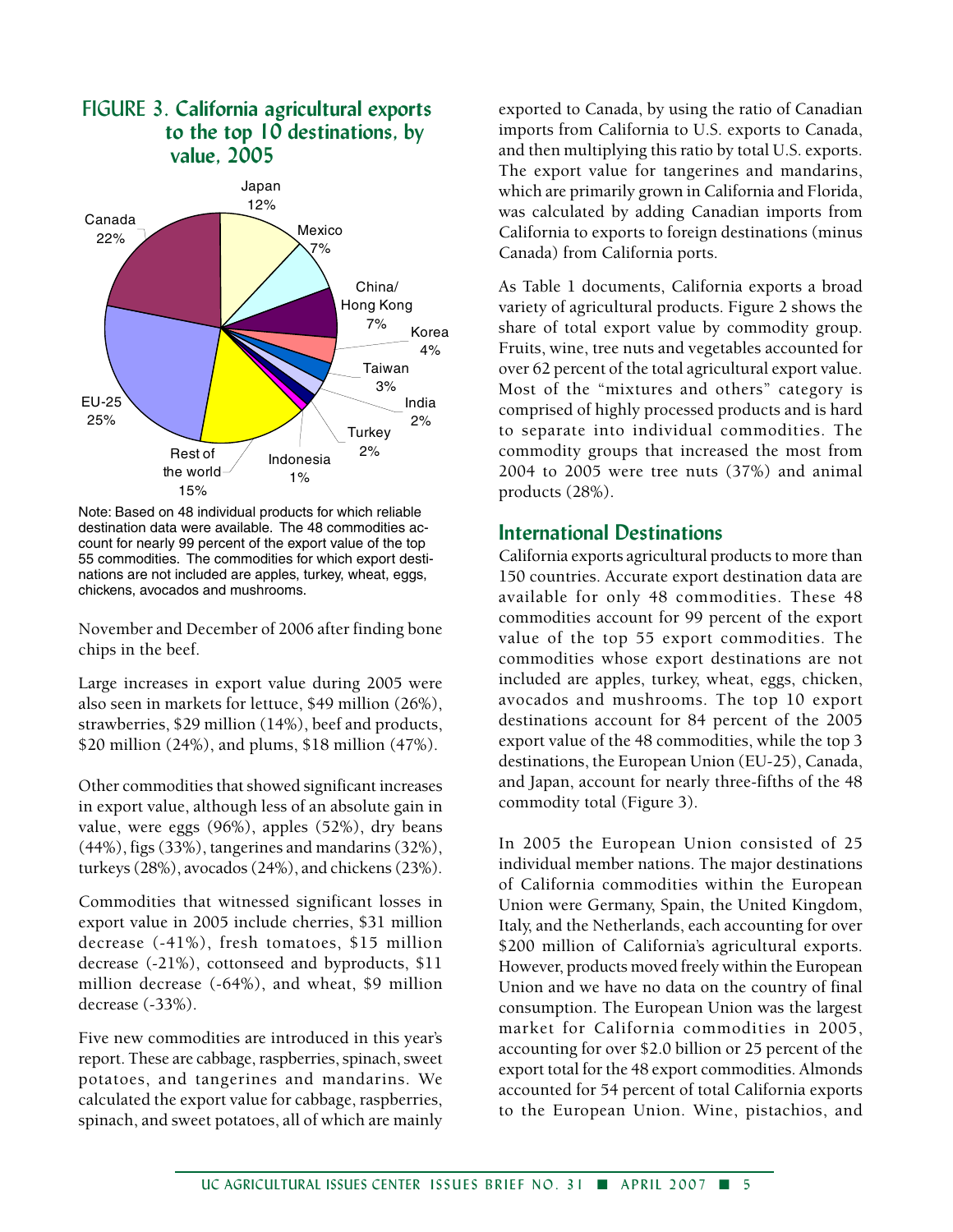|                              | $EU-25$ | Canada | Japan | Mexico | China/<br>Hong Kong | Korea | Rest of<br>the world |
|------------------------------|---------|--------|-------|--------|---------------------|-------|----------------------|
| Animal products <sup>2</sup> | 0.7     | 1.3    | 7.0   | 44.3   | 6.5                 | 3.0   | 37.2                 |
| Field crops <sup>3</sup>     | 3.4     | 12.2   | 20.7  | 6.3    | 16.4                | 4.6   | 36.3                 |
| Flowers and nursery          | 12.7    | 38.2   | 5.6   | 33.7   | 2.6                 | 1.0   | 6.1                  |
| Fruits <sup>4</sup>          | 8.3     | 35.5   | 13.3  | 5.6    | 9.4                 | 6.5   | 21.5                 |
| Tree nuts                    | 59.8    | 6.5    | 8.0   | 1.4    | 3.4                 | 2.2   | 18.8                 |
| Vegetables <sup>5</sup>      | 2.4     | 74.3   | 8.4   | 4.9    | 0.7                 | 0.2   | 9.2                  |
| Wine                         | 51.9    | 20.8   | 10.6  | 1.2    | 1.8                 | 1.7   | 12.1                 |
| All commodity groups         | 25.3    | 22.0   | 11.8  | 7.4    | 7.1                 | 3.5   | 22.7                 |

### TABLE 2. Percent of California export value shipped to major markets, by commodity group,2005<sup>1</sup>

1 Based on 48 individual products for which reliable data is available.

<sup>2</sup> Does not include chicken, eggs, or turkey because reliable data on the destination of export is not available.

<sup>3</sup> Does not include wheat because reliable data on the destination of export is not available.

4 Does not include apples and avocados because reliable data on the destination of export is not available.

5 Does not include mushrooms because reliable data on the destination of export is not available.

walnuts together accounted for an additional 34 percent of exports' value to the European Union.

Canada imported over \$1.7 billion or 22 percent of all of California's exports (of the 48 agricultural commodities) in 2005. The value of exports to Canada was spread over many commodities. The top four exports to Canada were lettuce, strawberries, table grapes and processed tomatoes, which accounted for 38 percent of total exports to Canada. Canada imported \$15 million or more of 27 commodities and \$2 million or more of 44 commodities. Fresh fruits and vegetables accounted for a great share of exports to Canada.

Japan was the third largest market for California agricultural products, accounting for nearly 12 percent of the 48 commodity export value. Exports of rice to Japan totaled \$160 million and almonds added another \$145 million. Combined these two commodities accounted for 32 percent of the total California exports to Japan. Beef and products were once major exports to Japan, but following the BSE problem, exports from California have collapsed. In 2005, exports of beef and products to Japan totaled \$5 million, most of which were imports of hides and skins. Other major export commodities to Japan included hay, wine, oranges and products, and walnuts.

Mexico accounted for 7 percent of agricultural exports. Exports to Mexico increased nearly 12 percent during 2005. The top 5 exports to Mexico were dairy and products (mainly nonfat dry milk), table grapes, cotton, processed tomatoes, and beef and products. Exports of beef and products to Mexico increased 43 percent to \$30 million, replacing almonds as number 5.

China/Hong Kong accounted for 7 percent of total California shipments. China/Hong Kong increased purchases of California's agricultural products by 25 percent. The main exports were cotton, table grapes, oranges and products, and almonds. Exports to Korea increased 9 percent in 2005. Other notable countries with large percentage increases in 2005 were Turkey, India, and Taiwan. Exports to Turkey increased by 89 percent, India by 54 percent, and Taiwan by 27 percent.

By commodity group, Table 2 shows California export distribution among the six principle destinations and the "rest of the world." Canada is an important market for flowers, nursery products, vegetables, and fruits. The European Union is especially important for tree nuts and wine, while Mexico is an important market for animal products, flowers and nursery products.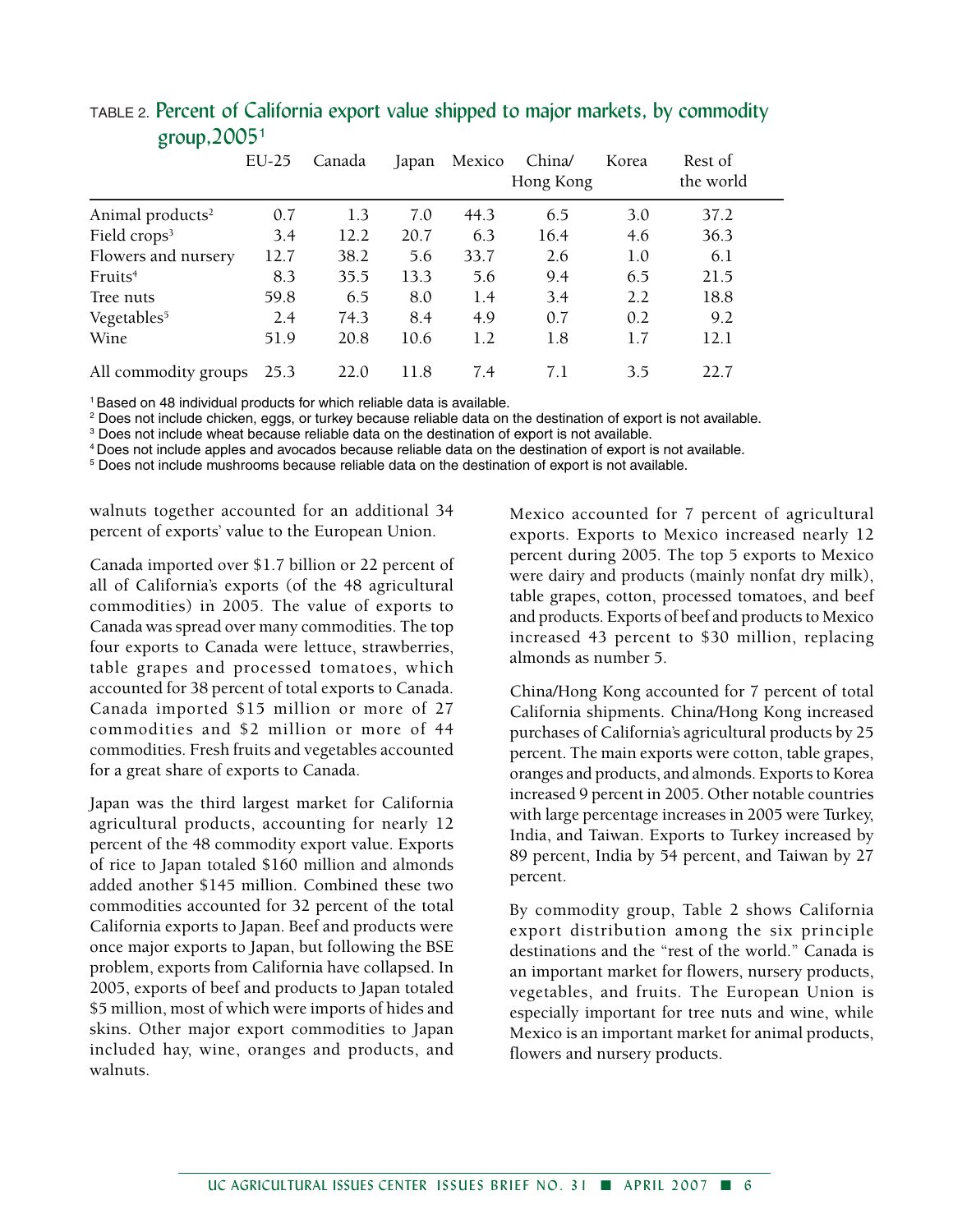#### **Farm Quantity Exported**

Table 3 shows the ratio of the farm quantity exported in 2005 to the farm quantity produced in 2005 for major commodities. We used standard U.S. Department of Agriculture conversion ratios to translate export quantities of processed products back to farmgate production. For example, to estimate the farm export quantity of all grape products in terms of fresh grapes, we converted export quantities of raisins, wine and grape juice back to fresh grapes and then added this figure to fresh table grape exports.

For many crops harvested in the fall, such as cotton or almonds, the ratio of farm quantity exported to farm quantity produced does not represent the share of production in 2005 because most of the exported commodity was likely to have been produced in the previous year and stored before export. For crops harvested earlier in the year or not easily stored, such as lettuce and table grapes, the ratio approximates the annual share of farm production exported. Nonetheless, the data in Table 3 displays the importance of exports across commodities.

Excluding the special case of cotton, the 2005 individual commodity ratio of exports to production ranged from less than one-half of one percent for avocados to 85 percent for dried plums. Six commodities, almonds, dried plums, olives, pistachios, raspberries, and rice, had ratios over 50 percent, while 17 commodities had ratios over 20 percent. Table 3 shows the importance of exports for producers of these commodities, particularly tree nuts, where exports accounted for at least 40 percent of the production of almonds, pistachios and walnuts. Weighting the commodity ratios by their value of production, ratios with a large share of the sum of production value will have a greater influence in a weighted average. The overall average ratio of exports to production of the commodities weighted by the production value of each product was 26 percent.

#### **Final Remarks**

The year 2005 was the fourth consecutive year that California witnessed increases in agricultural export value to foreign destinations. California agricultural exports increased by 13 percent in 2005 and reached a new record high with total exports of over \$9.3

# TABLE 3. **Percent of farm quantity exported, 2004 and 2005<sup>1</sup>**

|                                       | 2004 | 2005    |
|---------------------------------------|------|---------|
|                                       |      | percent |
| Almonds                               | 69   | 77      |
| Grapes, all <sup>2</sup>              | 28   | 23      |
| Cotton <sup>3</sup>                   | 73   | 117     |
| Dairy and products <sup>4, 5, 6</sup> | 9    | 12      |
| Oranges                               | 30   | 31      |
| Rice                                  | 38   | 69      |
| Walnuts                               | 42   | 43      |
| Pistachios                            | 29   | 59      |
| Tomatoes, processed                   | 12   | 15      |
| Lettuce                               | 9    | 13      |
| Strawberries                          | 11   | 12      |
| Peaches and nectarines                | 12   | 12      |
| Hay                                   | 7    | 7       |
| Dried plums <sup>7</sup>              | 154  | 85      |
| <b>Broccoli</b>                       | 14   | 16      |
| Raspberries                           | 53   | 77      |
| Olives                                | 49   | 69      |
| Weighted average <sup>8</sup>         | 24   | 26      |

1 The quantities are converted to farm level equivalent using conversion factors from the United States Department of Agriculture, National Agricultural Statistics Service.

<sup>2</sup> Grapes, all includes grape juice, raisins, table grapes, and wine.

<sup>3</sup> The ratio for cotton is higher than 100 because volumes of past season inventories were exported in 2005.

The farm quantity exported for dairy and products is calculated by converting cheese, condensed milk, fluid milk, ice cream, nonfat dry milk, whole dry milk, and whey products to their fluid milk equivalents.

<sup>5</sup> There is no addition of farm quantity of milk allotted to whey exports because whey is a byproduct from cheese production. Other products including casein, lactose, milk albumin, products for infant use, pudding, and rennet are converted to farm equivalent by multiplying California's share of U.S. milk production to the United States export quantity for these products, and then applying a conversion factor of 1 pound of product to 8 pounds of milk equivalent. The same conversion factor is used for nonfat dry milk.

6 The 2004 dairy export value was revised.

7 The ratio for dried plums is higher than 100 because plums from prior season inventories were exported in 2004. 8 The weighted average is based on each of the 52 commodity's share of production value. Values for chickens, mushrooms, and flowers and nursery products are not included because reliable data on export quantity is not available.

billion. Among specific commodities, the continued rapid increase of almonds, dairy, table grapes, rice, walnuts, and pistachios accounts for a large share of the overall agricultural export increase.  $\emptyset$